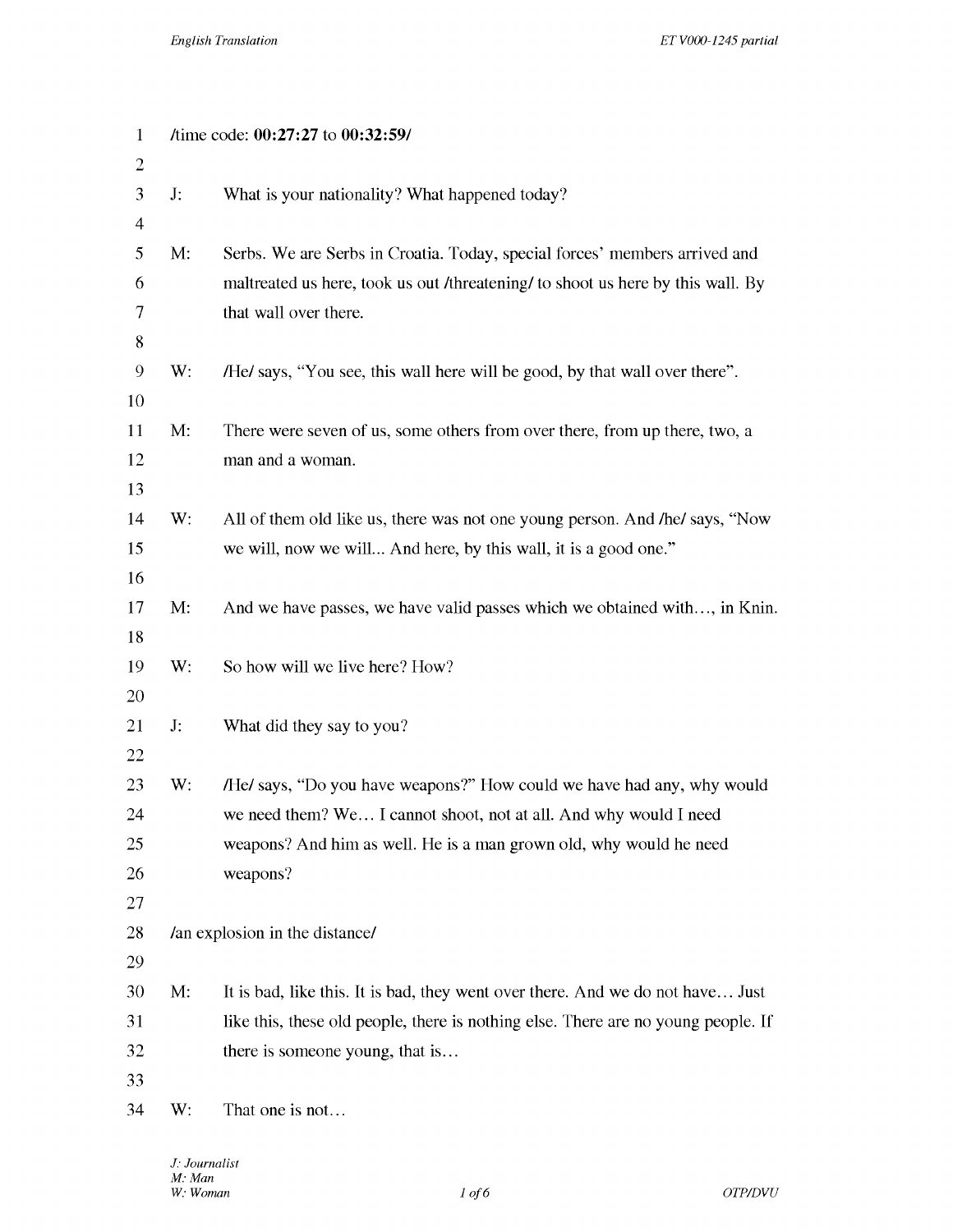| $\mathbf{1}$             |    |                                                                           |
|--------------------------|----|---------------------------------------------------------------------------|
| $\sqrt{2}$               | M: | a degenerate, a drunkard, or someone who is                               |
| $\mathfrak{Z}$           |    |                                                                           |
| $\overline{\mathcal{A}}$ | W: | Yes, that's it, either an invalid or                                      |
| 5                        |    |                                                                           |
| 6                        | M: | not normal, yes.                                                          |
| $\tau$                   |    |                                                                           |
| $8\,$                    | W: | And what it is that we have to? I do not know.                            |
| 9                        |    |                                                                           |
| 10                       | J: | Are you, are you afraid?                                                  |
| 11                       |    |                                                                           |
| 12                       | Ž: | How could we not be afraid?                                               |
| 13                       |    |                                                                           |
| 14                       | M: | Of course.                                                                |
| 15                       |    |                                                                           |
| 16                       | W: | How could we not be afraid?                                               |
| 17                       |    |                                                                           |
| 18                       | M: | One cannot eat, one cannot do anything.                                   |
| 19                       |    |                                                                           |
| 20                       | W: | I already have a weak heart.                                              |
| 21                       |    |                                                                           |
| 22                       | J: | What will you do now?                                                     |
| 23                       |    |                                                                           |
| 24                       | M: | Well, we hope that the UNPROFOR will take us to, because our children     |
| 25                       |    | are in Vršac, Serbia, to take us to, because they were here with us, made |
| 26                       |    | lists, to take us to our children. We have two sons and a daughter there. |
| 27                       |    |                                                                           |
| 28                       | W: | There They went over there, it was fifteen years ago.                     |
| 29                       |    |                                                                           |
| 30                       | M: | Fifteen years.                                                            |
| 31                       |    |                                                                           |
| 32                       | W: | They went over there.                                                     |
| 33                       |    |                                                                           |
| 34                       | M: | They live there.                                                          |
|                          |    |                                                                           |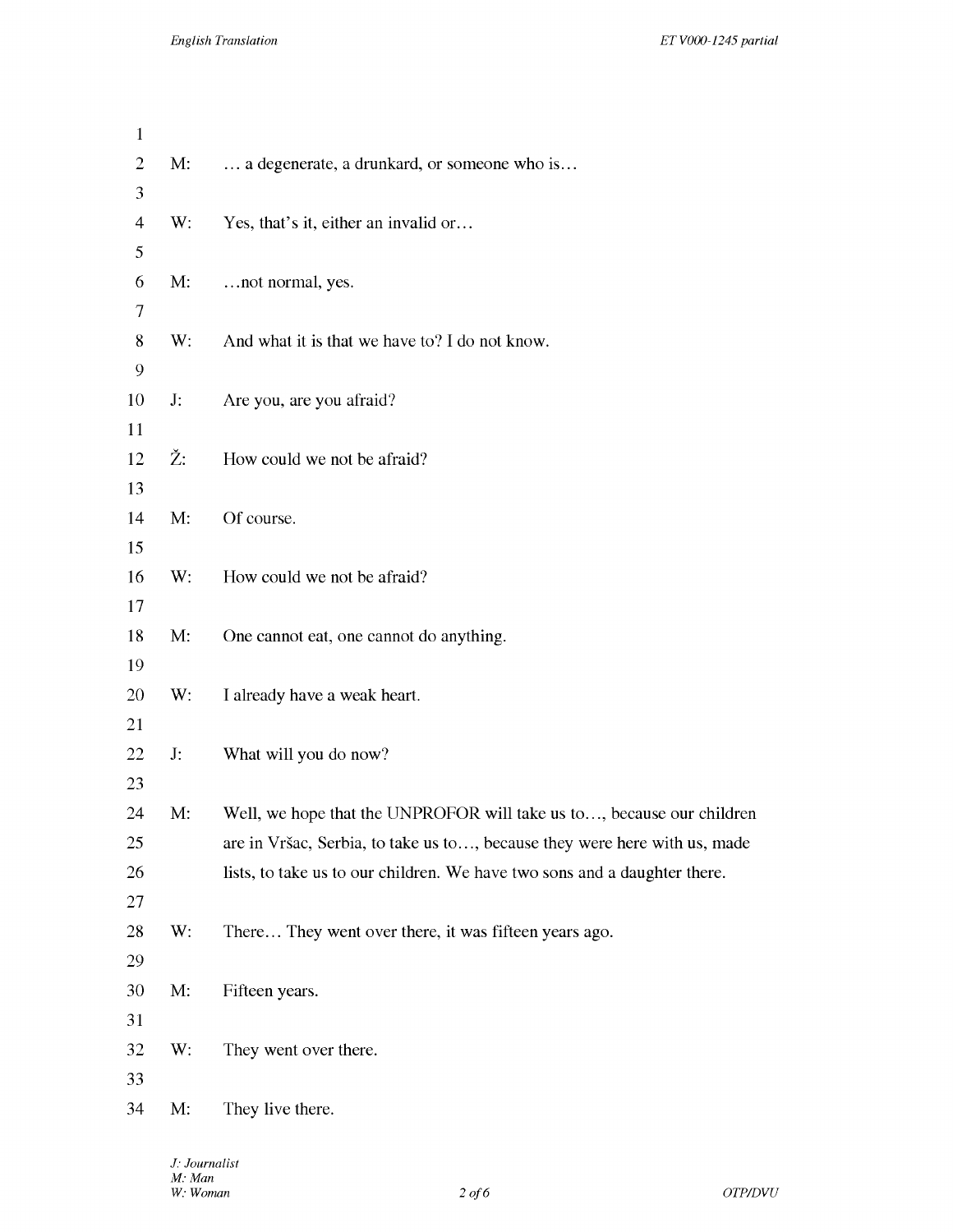| $\mathbf{1}$ |    |                                                                               |
|--------------|----|-------------------------------------------------------------------------------|
| 2            | W: | And we have stayed here. They would come for holidays, you know, to see us,   |
| 3            |    | and that is how we visited. And now we had relied on, we thought that since   |
| 4            |    | we had done nothing wrong to anyone, we would stay. And see what it is like   |
| 5            |    | to stay.                                                                      |
| 6            |    |                                                                               |
| 7            | M: | They maltreat us almost every other day. Every other day.                     |
| 8            |    |                                                                               |
| 9            | W: | And what are we to do? We do not have to leave, do we? Huh? We have to?       |
| 10           |    |                                                                               |
| 11           | M: | We do not have to, but it is not, it is not                                   |
| 12           |    |                                                                               |
| 13           | W: | We do not have to, but we want to go.                                         |
| 14           |    |                                                                               |
| 15           | M: | If at all possible.                                                           |
| 16           |    |                                                                               |
| 17           | W: | We have been living here, it is How long has it been?                         |
| 18           |    |                                                                               |
| 19           | M: | /?Well, I do not even know/, I am 65 years old.                               |
| 20           |    |                                                                               |
| 21           | W: | 65 years.                                                                     |
| 22           |    |                                                                               |
| 23           | M: | Even our ancestors lived here, there is no                                    |
| 24           |    |                                                                               |
| 25           | W: | We had been living in Croatia before, but look at it now Why do we It         |
| 26           |    | was nice for us and all that. But it is not good now. It is not good now. And |
| 27           |    | we are not to blame for that.                                                 |
| 28           |    |                                                                               |
| 29           | M: | Those who are to blame, they left, we did not. We would have liked if the     |
| 30           |    | living was good, as it used to be.                                            |
| 31           |    |                                                                               |
| 32           | J: | And, what do you think, how, would you receive a Croatian citizenship, or, or |
| 33           |    | what?                                                                         |
| 34           |    |                                                                               |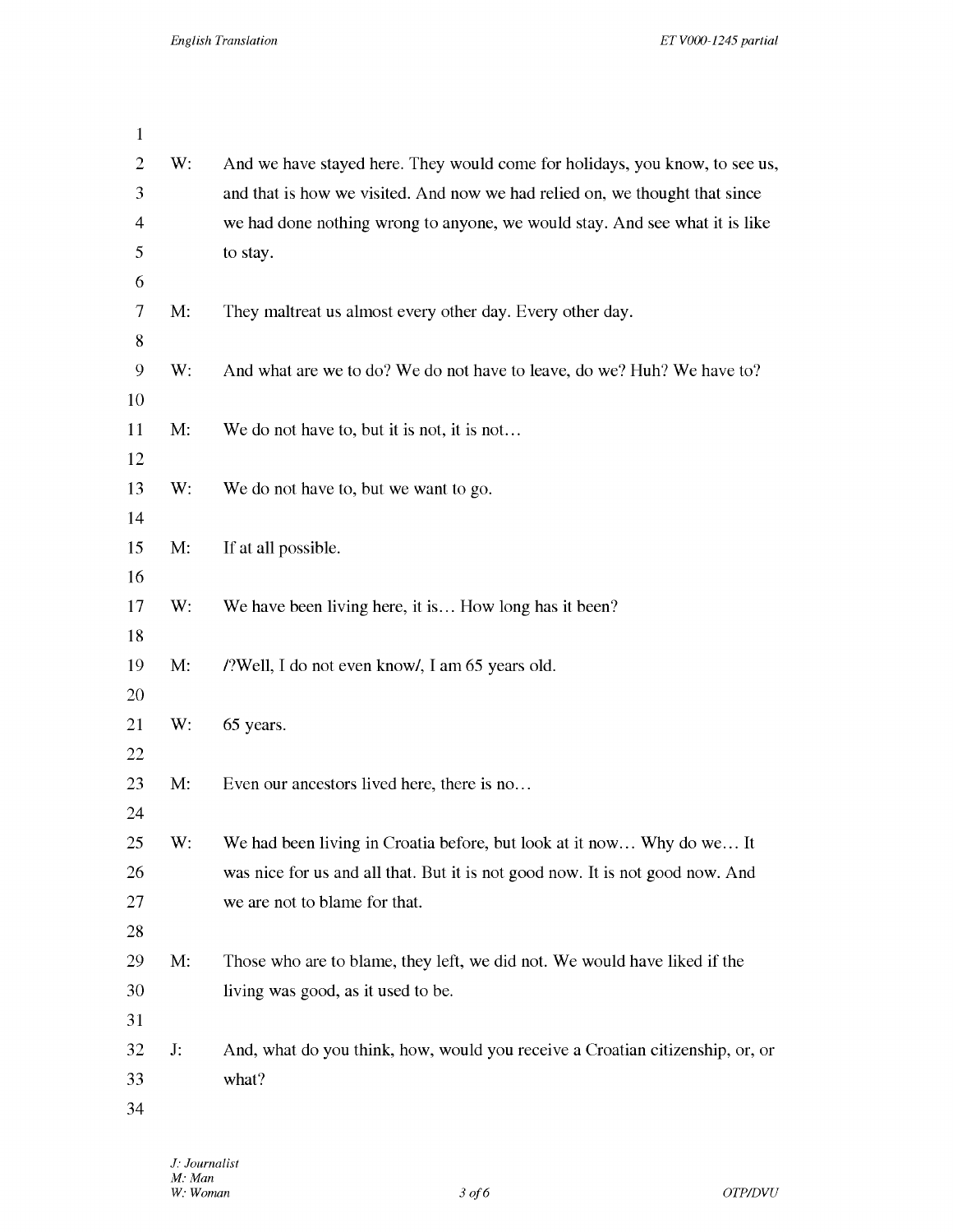| $\mathbf{1}$   | M: | Well, if it does not happen that the UNPROFOR should transport us there       |
|----------------|----|-------------------------------------------------------------------------------|
| $\overline{2}$ |    | now, we will of course try to get Croatian citizenship, and we would agree to |
| 3              |    | that, that is why we had stayed here to freely But we have started to be      |
| 4              |    | maltreated a lot, and we were not told it would be so. We were not told that  |
| 5              |    | we would be tortured like this, persecuted and what not, torture us in some   |
| 6              |    | way. We thought the fighting had stopped, we would get the documents as       |
| 7              |    | free citizens and  Travel if you like, wherever in the world you want,        |
| 8              |    | because we had counted on that. But                                           |
| 9              |    |                                                                               |
| 10             |    | la cut, next scene, 00:31:17l                                                 |
| 11             |    |                                                                               |
| 12             | W: | get out here?                                                                 |
| 13             |    |                                                                               |
| 14             | J: | And then, what did they say?                                                  |
| 15             |    |                                                                               |
| 16             | M: | No, no, $no, \ldots$                                                          |
| 17             |    |                                                                               |
| 18             | W: | They did not say, but there are                                               |
| 19             |    |                                                                               |
| 20             | M: | because it is dangerous.                                                      |
| 21             |    |                                                                               |
| 22             | W: | also individuals, /?you would get/ killed /immediately/, as soon as you get   |
| 23             |    | out in the clear.                                                             |
| 24             |    |                                                                               |
| 25             | M: | An individual comes by, on his way to loot, looking for German Marks.         |
| 26             |    |                                                                               |
| 27             | W: | And where are those Marks of ours, that is not the case, we do not have any,  |
| 28             |    | any money.                                                                    |
| 29             |    |                                                                               |
| 30             | M: | No, they search these empty houses, and if there <i>l</i> ?happen to be/ no   |
| 31             |    |                                                                               |
| 32             | J: | Have you heard that houses had burned down, about those burned down           |
| 33             |    | houses?                                                                       |
| 34             |    |                                                                               |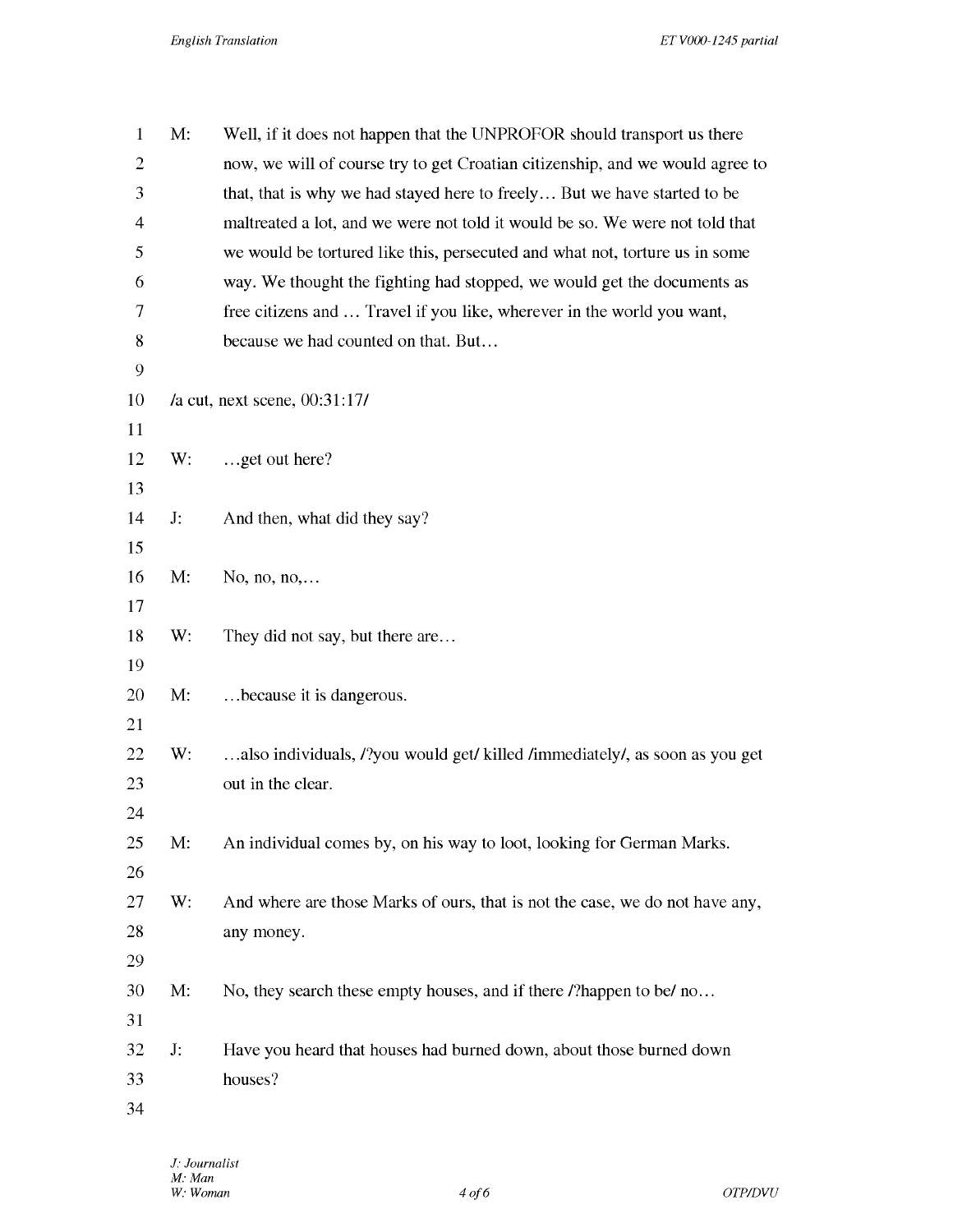| $\mathbf{1}$<br>$\overline{c}$ | M: | We have heard, we have heard about                                              |
|--------------------------------|----|---------------------------------------------------------------------------------|
| 3                              | W: | We have heard about that, those, up there                                       |
| 4                              |    |                                                                                 |
| 5                              | J: | Why can you not leave your house and what did those soldiers, what are they     |
| 6                              |    | looking for?                                                                    |
| 7                              |    |                                                                                 |
| 8                              | M: | We are afraid                                                                   |
| 9                              |    |                                                                                 |
| 10                             | J: | Just a minute.                                                                  |
| 11                             |    |                                                                                 |
| 12                             | M: | A-ha.                                                                           |
| 13                             |    |                                                                                 |
| 14                             | J: | Why can you not leave and what are they looking for in your house?              |
| 15                             |    |                                                                                 |
| 16                             | M: | They usually look for, in our house, they ask us first, "Do you have any        |
| 17                             |    | weapons?" "No, I do not, I would not be here if I had any weapons". Then        |
| 18                             |    | they would usually search /the house/, looking for valuables, money, and that   |
| 19                             |    | is why they search through small items.                                         |
| 20                             |    |                                                                                 |
| 21                             | W: | They see once that there is no                                                  |
| 22                             |    |                                                                                 |
| 23<br>24                       | J: | Why can you not leave the house and what /unintelligible/?                      |
| 25                             | M: | Well, it cannot, we cannot We dare not because we fear that we would be,        |
| 26                             |    | that someone would see us, and at some point we would be killed by those        |
| 27                             |    | individuals who pass by And then we rather stay inside the house                |
| 28                             |    |                                                                                 |
| 29                             | W: | They have killed one person here, down there.                                   |
| 30                             |    |                                                                                 |
| 31                             | M: | On the $18th$ , they killed one person here, down there by this bend. There, in |
| 32                             |    | front of the house.                                                             |
| 33                             |    |                                                                                 |
| 34                             | W: | He had only just left the house to gather his                                   |
|                                |    |                                                                                 |